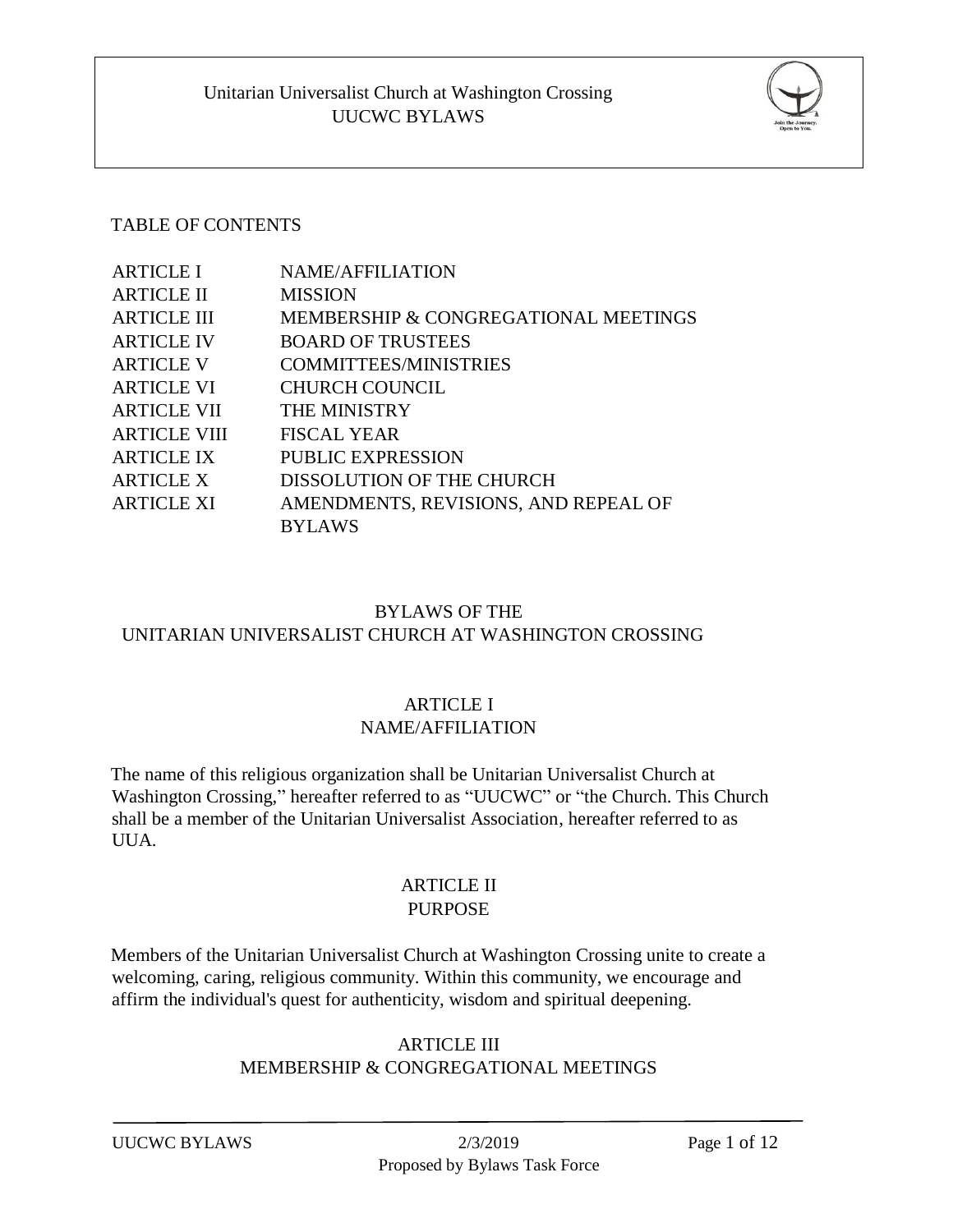

### Section 1. Requirements for Membership

Any individual who is at least 18 years of age who:

- agrees with the mission of the Church
- agrees to act in accordance with the eight principles
- $\bullet$
- agrees to abide by the Covenant of Right Relations
- completes the procedures for membership as established by the Minister
- signs the membership book
- makes a recorded financial pledge each year

#### Section 2. Youth Member

A person under 18 who has the approval of the Minister and has met all procedures established by the minister for membership may become a youth member. There is no financial expectation for youth members. Youth members may vote at Congregational Meetings as allowed by law.

#### Section 3: Benefits of Membership

The following benefits are available once the membership book is signed and as long as member requirements are sustained:

- voting rights at congregational meetings
- ability to hold leadership positions
- entitled to all the services of the minister and Church as well as those available through UUA

### Section 4. Termination of Membership

A member's name shall be removed from the Membership Roll in case of: (1) the member's death; (2) written request by the member to the Church office; (3) a period of inactivity over one year, pending review by the Membership Committee; or (4) the Board of Trustees (hereinafter referred to as "the Board") may expel from membership any member whose acts are inimical to the interests of the Church. *See Policy on Disruptive Behavior and Covenant of Right Relations for specific procedures for termination and appeal process.* 

#### Section 5. Congregational Meetings

A. The Board shall convene a congregational meeting annually ("Annual Membership Meeting"). This meeting would occur in the quarter prior to the end of the fiscal year.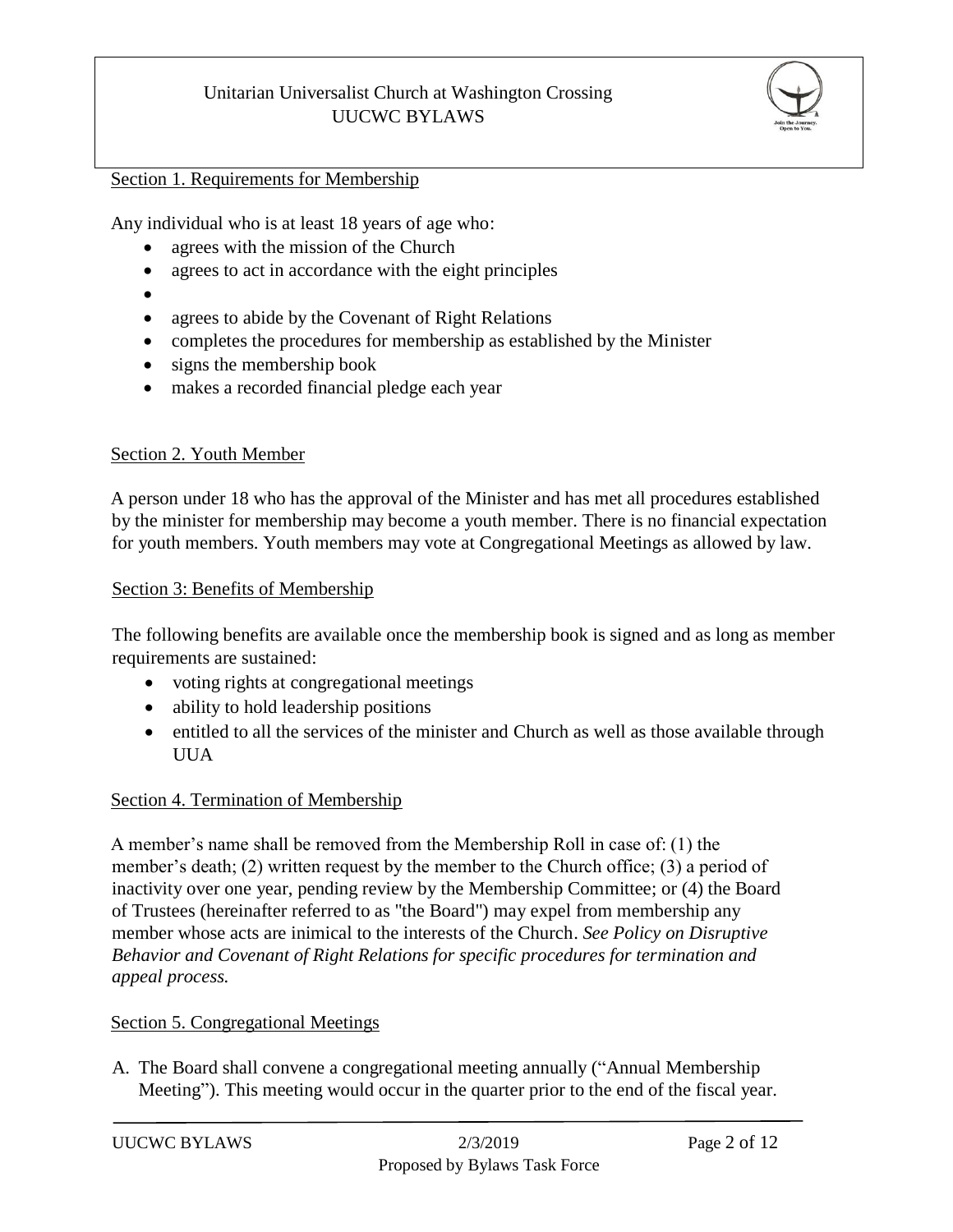

The purpose of the Annual Congregational Meeting is for the Board to report to the congregation on its activities during the year, for the members to adopt a budget for the following budget year, to elect officers, trustees, and to address other matters as determined by the Board.

- B. Special congregational meetings. Special meetings may be called to vote upon a specific item of business. The only items that can be transacted at such a meeting are those announced in the published agenda for that meeting. A special meeting may be called by the Board, or when requested by written petition stating the purpose of the meeting and signed by at least 10% of members.
- C. Notice of Meetings. The business to be transacted or considered at any congregational meeting shall be described in the notice of the meeting. All Members shall be given written notice at least ten (10) days in advance of such meeting. All Members who have indicated a preference for receiving communications via postal mail shall be notified in this manner. All supporting documents shall be made available as soon as possible to each member prior to the meeting. Every effort will be made to make the materials available at least forty-eight (48) hours prior to the meeting. Only business on the agenda will be considered.
- D. Quorum. A quorum for the transacting of business shall be 25% (twenty-five percent) of Members for the Annual Congregational meeting or for calling or discharging a minister. At all other congregational meetings, the quorum shall be 15% (fifteen percent). If there is no quorum at a congregational meeting any and all matters that were to be decided by a vote will either be deferred to a future congregational meeting or decided by the Board, at the Board's discretion.
- E. Voting. A majority vote of those members attending shall determine all questions unless a greater percentage is specifically required under these bylaws for the determination of a particular matter (i.e..: bylaws revisions). For elections, voting shall be by secret ballot if there are more nominees for a given position than there are positions, and the results shall be tallied in the presence of at least three (3) members of the Board. Otherwise, voting may be by show of hands. The Board has the right to authorize virtual attendance and voting. In addition, the Board may authorize members who cannot attend the annual meeting the ability to vote on the slate of officers, trustees, and any other congregationally elected positions once the slate has been released prior to the meeting.
- F. Congregational meeting minutes will be published for membership comment and then approved by the Board. All minutes shall be treated as corporate records.
- G. Meeting Procedures Except where otherwise provided by the bylaws, all legal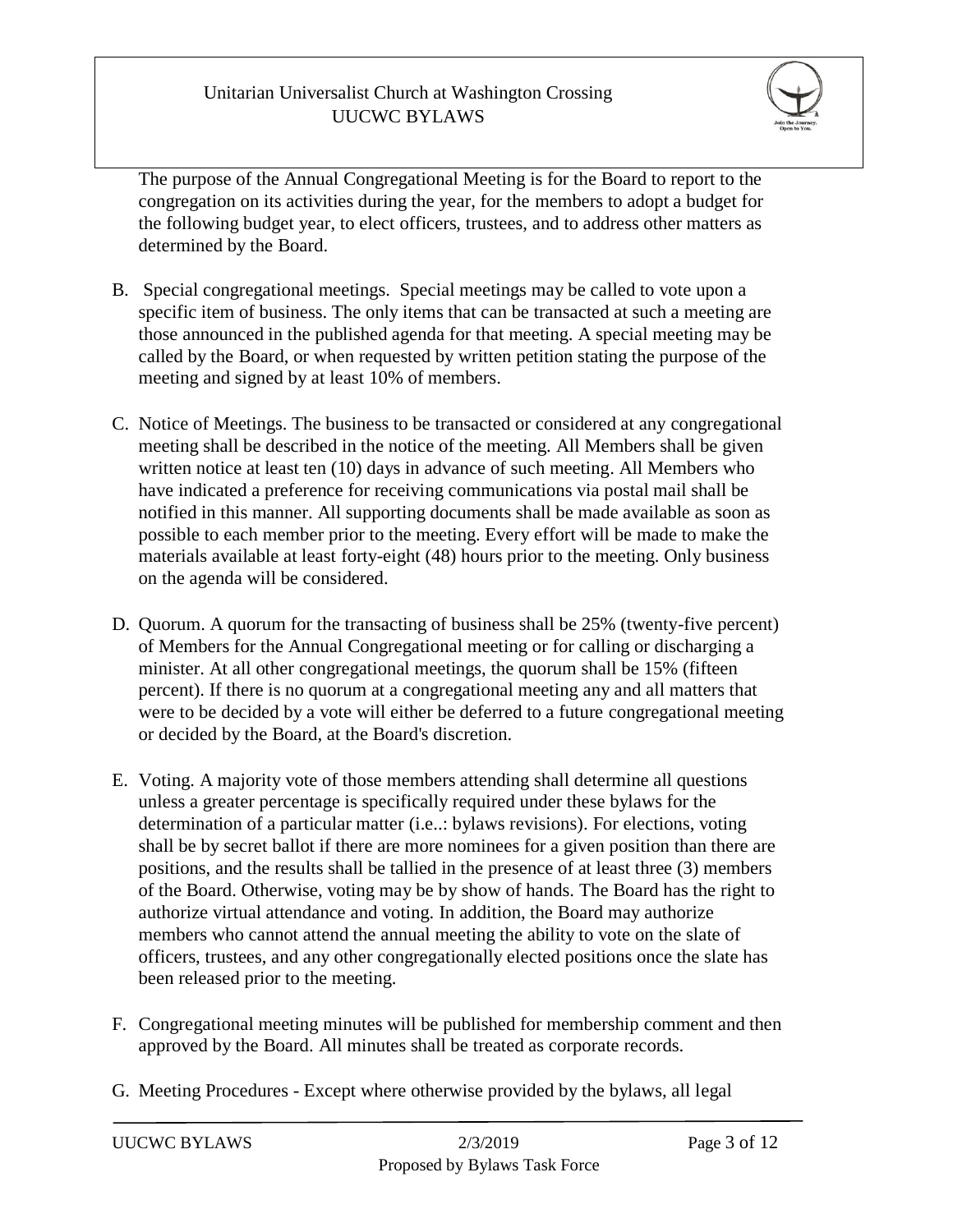

meetings of the Congregation and Board shall be conducted in accordance with The Summary Version of Robert's Rules of Order <https://robertsrules.org/>

# ARTICLE IV BOARD OF TRUSTEES

### Section 1. Composition

The Board shall consist of nine (9) members: a President, Vice President, Secretary, Treasurer (hereinafter referred to as "the Officers") and, five (5) other trustees. All trustees must have been members of the Church for at least two years, when their term starts.

### Section 2. Purposes and Limitations

The Board shall have charge of all property owned by the Church and shall have fiduciary responsibility for the Church's funds. The Board shall have jurisdiction of the business affairs of the Church, and shall formulate and implement Church policy, subject to the limitations imposed by these bylaws. The Board may consider any other matters that are in the interest of the Church. The Board prioritizes its role in:

- Setting and monitoring Church policy in accordance with applicable laws, the eight principles and UUA best practices
- Setting and monitoring strategic direction and progress on goals
- Setting and monitoring financial sustainability
- Contract approval and evaluation of Minister

### Section 3. Policies and Procedures

The Board reviews and approves all policies of the Church and will delegate development of operating procedures as appropriate. The Policies and Procedures Manual shall describe the functions and responsibilities of the various committees and states the specifics as to how the Board and Committees will operate. The Board will make significant changes only after consultation with appropriate committees, the Council and/or the Congregation.

### Section 4. Emergencies Requiring Immediate Action

In the event of an emergency, the Board may make a decision on a matter ordinarily requiring a membership vote. In such case, seven (7) votes would be required. The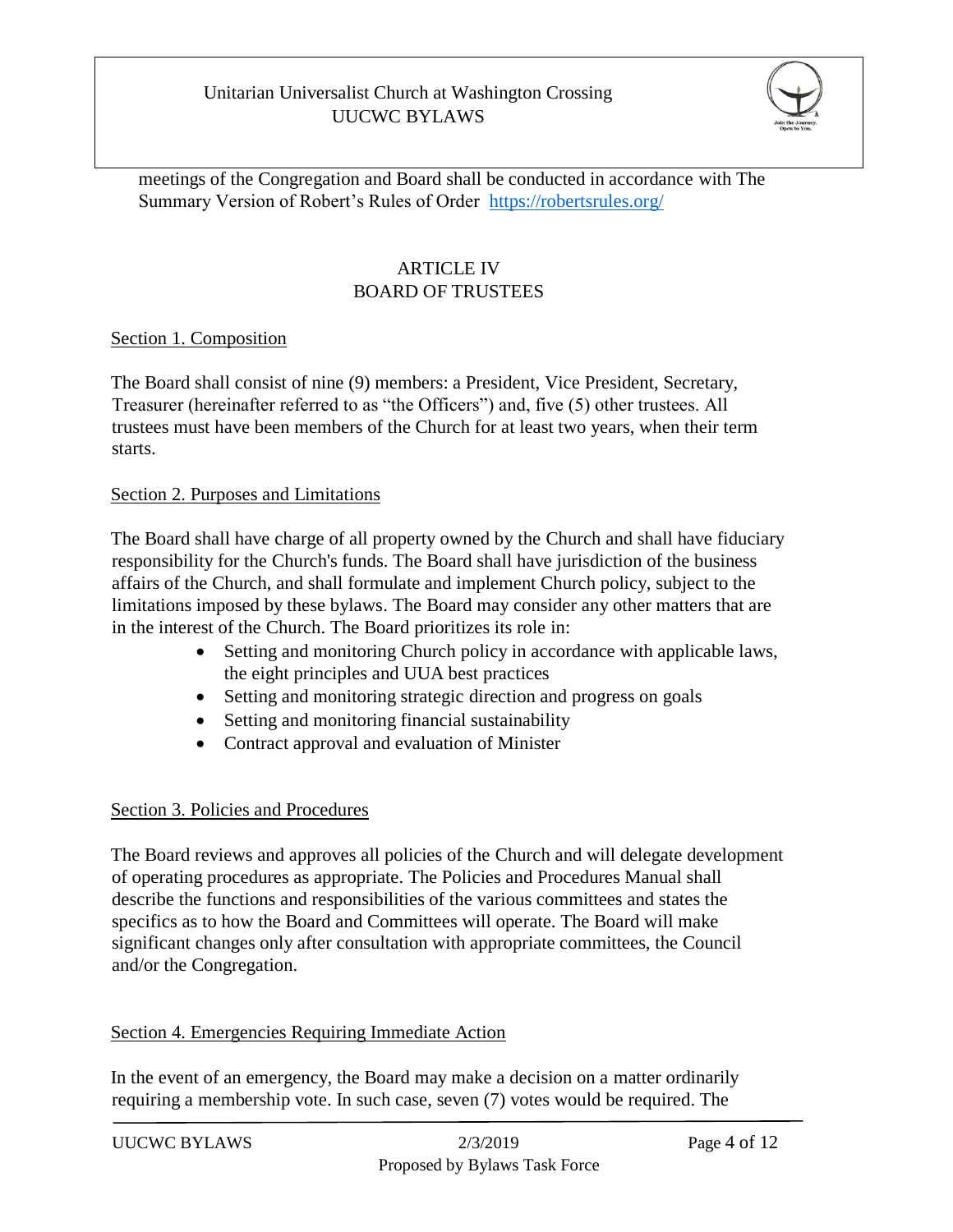

Congregation must be informed of that decision within 10 (ten) days.

### Section 5. Authority to Allocate Funds

A. The Board shall have the power to buy, sell, encumber, or transfer real property of the Church with the approval of the membership. Absent membership approval, the Board shall so act only after requesting and/or receiving a recommendation from the Finance Committee, and only if the value of the real property is less than 5% of the operating budget.

B. The Board shall have the authority to revise the operating budget after receiving a recommendation from the Finance Committee and without membership approval as long as the overall increase or decrease to the budget is less than 15% of the member approved budget Overall increases or decreases above 15% require membership approval. :

C. The Board reallocates funds to accommodate unanticipated expenses and under expenditures - Any committee/ministry or function whose budget would be reduced through reallocation or overall budget reduction shall first be consulted.

### Section 6. Election of Trustees & Officers

A. Terms -Trustees and officers shall be elected for staggered terms to the Board by majority vote at the Annual Meeting:

*Alternative 1:*

- Officers President and Treasurer are elected for 2 years terms
	- o Vice President and Secretary positions are filled by the board from the elected Trustees for 1-year renewable terms

*Alternative 2:*

- Officers President. Vice President and Treasurer are elected for 2 years terms
	- $\circ$  The Secretary position is filled by the board from the elected Trustees for a 1-year renewable term
- Trustees 7 positions elected for staggered 2-year terms
- All Officers and Trustees shall take office on the first day of the next Church year following the meeting at which elected. These persons shall serve for a period of two (2) consecutive years. They may be re-elected but shall not serve more than two consecutive terms (total of 4 consecutive years). No nominations will be accepted from the floor.
- B. Presidential Vacancy. In the event of death, resignation, or prolonged incapacitation of the President, the Vice President shall assume the duties of the President. When the Presidency is filled in this manner, the Board shall select a new Vice President by a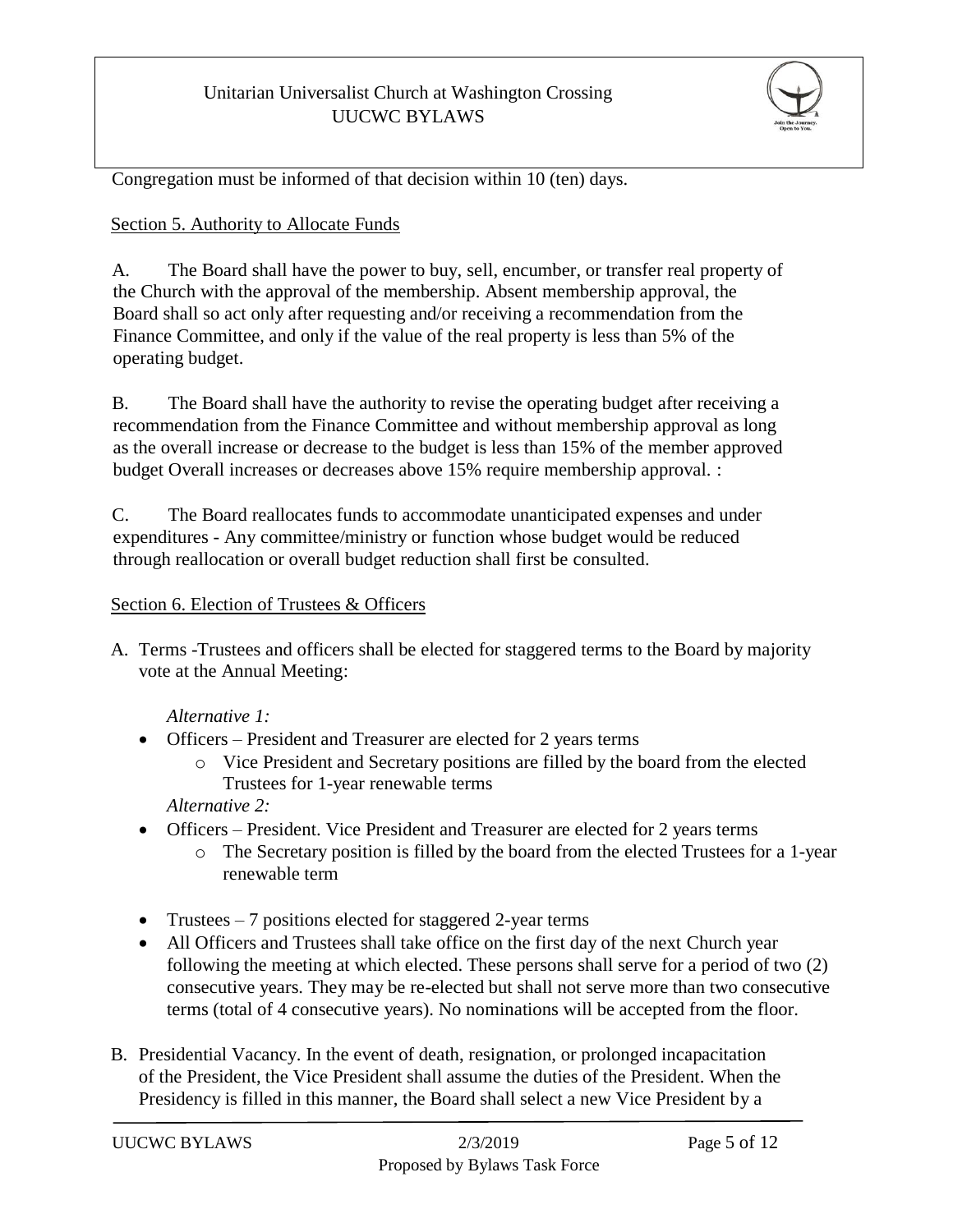

majority of the Board present.

- C. Other Interim Appointments. In the event an Officer or Trustee leaves a position on the Board for any reason, the Board shall appoint a replacement for the remainder of that Church year:
	- from among the remaining members of the Board in the case of an officer
	- from among eligible Church members in the case of a Trustee,
	- At the next Annual Meeting, an election shall be held as in Section 4. above for the remainder of the unexpired term, if any, of the Treasurer or Trustees. The replacement may serve two consecutive terms in addition to the one fulfilled on an interim basis.

#### Section 7. Officer Duties

A. President. The President shall preside at all board and congregational meetings of the congregation and shall serve as Chair of the Board. The President shall sign all contracts in the name of the Church and shall perform all other duties usually incident to the office.

B. Vice President. The Vice President shall assume the duties of the Presidency in the President's absence. In the event the President is unable to serve out the term, the Vice President shall assume the position of President until the next Annual Meeting. The Vice President will serve as Chair of the Church Council.

C. Secretary. The Secretary shall keep and post an accurate record of the proceedings of all meetings of the Congregation and of the Board. The Secretary shall see that each member receives a written notice of all Congregational meetings at least ten (10) days before the meeting that clearly states the purpose of the meeting. The Secretary will maintain the Policies and Procedures Manual.

D. Treasurer. The Treasurer shall have the custody of the moneys and securities of the Church, deposit all moneys and valuables in depositories approved by the Board, and shall disburse the funds of the Church as ordered by the Board. The Treasurer also shall keep detailed and regular accounts of the moneys and securities of the Church and shall report on the same at each Board meeting, and to the Congregation at least once a year. The Treasurer shall be bonded.

#### Section 8. Board Meetings and Quorum

The Board shall meet at least six (6) times a year. A quorum consists of no fewer than 6 (six) members attending,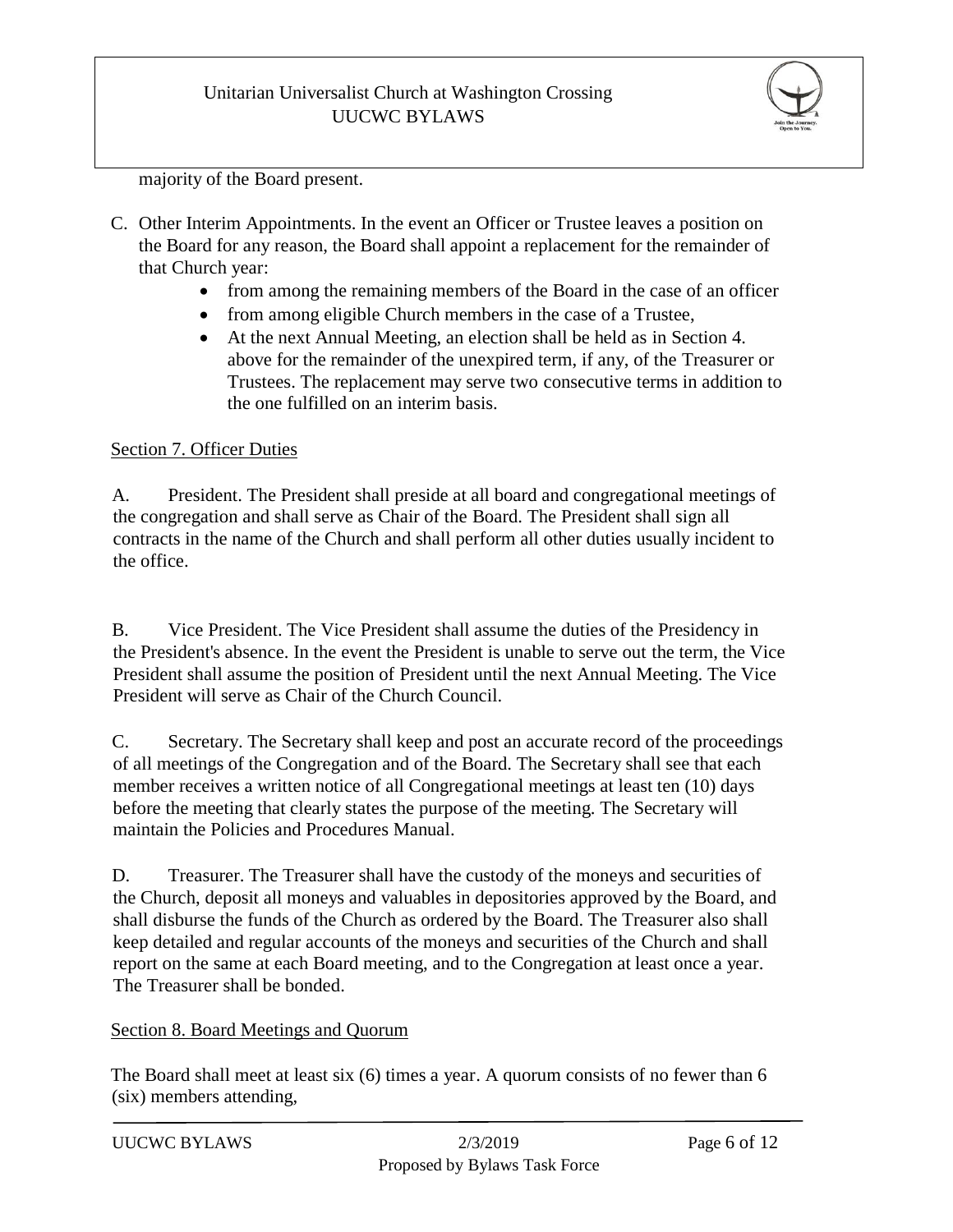

Votes taken at all meetings will be recorded by the secretary. Any decision of the Board will be made by majority vote of the Board members attending, provided a quorum is present.

Board meetings are open to any member of the Church except during specifically designated Executive Sessions called by the President to discuss confidential matters

### Section 9. Removal of a Board Member

Consideration of the removal of a Board member may be initiated by a petition signed by at least 10% of members of the Congregation. A Congregational meeting, at which a 25% (twenty-five percent) quorum is required, may remove the Board member by a two-thirds (2/3) vote of the members present.

### ARTICLE V COMMITTEES/MINISTRIES

### Section 1. Purpose

The purpose of committees and ministries is to further the work of the Church in accordance with its mission, as stated in Article II of these bylaws. There shall be standing committees and other groups such as task forces, ad hoc committees, and ministries.

### Section 2. Standing Committees

A. A standing committee shall be defined as any committee designated by the bylaws which has ongoing oversight in areas of major organizational liability. Standing committees report to the Board through the committee chair or a board liaison to that committee. The Board can rename committees without requiring a by-law change if the group's function remains basically the same.

B. Selection of Chairs and Terms. Committee Chairs shall be members of the Church appointed by Board, based upon a recommendation from the Nomination Committee, who will serve for a two-year term with a maximum of two consecutive terms. When a Chairperson is unable to complete the term of office or the Board determines that a Chairperson should be replaced, the Board shall appoint a replacement, based upon a recommendation from the Nominating Committee, who will serve until July 1 following the next Annual Meeting. A Chairperson shall take office on July 1 following the Annual Meeting.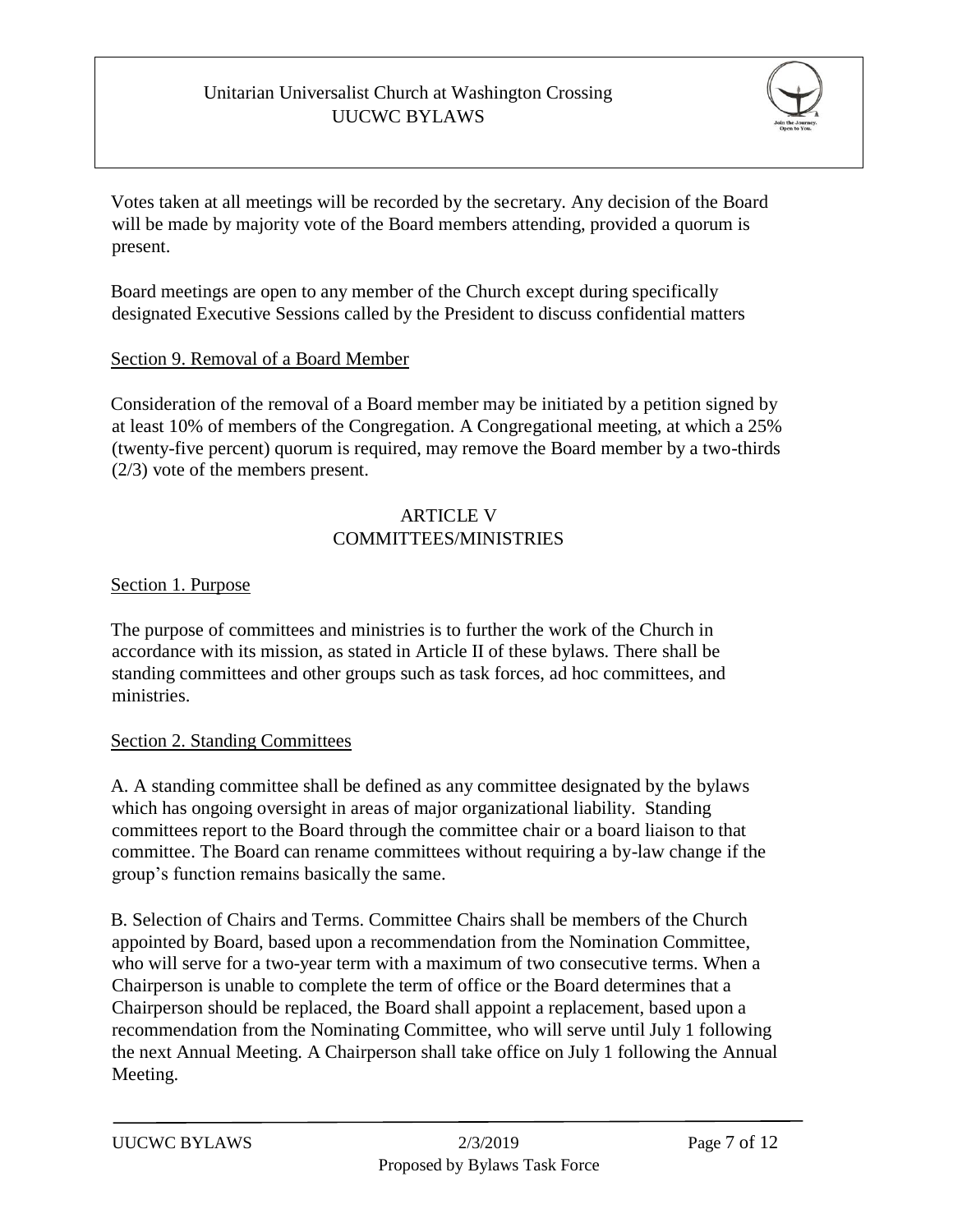

#### C. Standing Committee

- Nominating Committee.
	- 1. The primary function of the Nominating Committee, appointed by the Board is to formulate a slate of candidates for Board officers and Trustees to be elected at the Annual Meeting as well as any Chair positions as directed by the Board. The names of candidates who are elected by membership shall be sent to the Board who shall make this slate public at least ten (10) days prior to the Annual Meeting. Members of the Nominating Committee are themselves eligible to be nominated for office.
- Endowment Committee:
	- 1. The primary responsibility of the Endowment Committee is to see that donations are deposited into the endowment funds with the objective of growing the principal value. The Endowment Committee implements the process for using the endowment fund income for projects that benefit UUCWC in ways not covered by the operating and capital budgets.
	- 2. The Committee shall consist of at least five (5) members, all of whom shall be voting members of the Church.
	- 3. The Nominating Committee shall nominate members for the Endowment Committee in the same manner as for other officers and committee chairs. The Nominating Committee will also nominate a Chairperson annually.
	- 4. The Committee shall meet at least quarterly. Virtual meetings are possible. Precise records of all finances and decisions shall be kept. A quorum shall consist of half of its members (rounded up if the committee has an odd number of members). The following is required to carry any motion: A quorum, affirmative votes from a majority of those present, and a minimum of three affirmative votes.
- Finance Committee
	- 1. The Finance Committee is responsible for all financial matters for UUCWC. Primarily, it creates the Annual Budget and presents it to the Board for approval. Regular monitoring of financial and budgetary activity is also the responsibility of the Finance Committee. In addition, the Finance Committee shall arrange for audits, conducted either internally or externally, no less than every 5 years.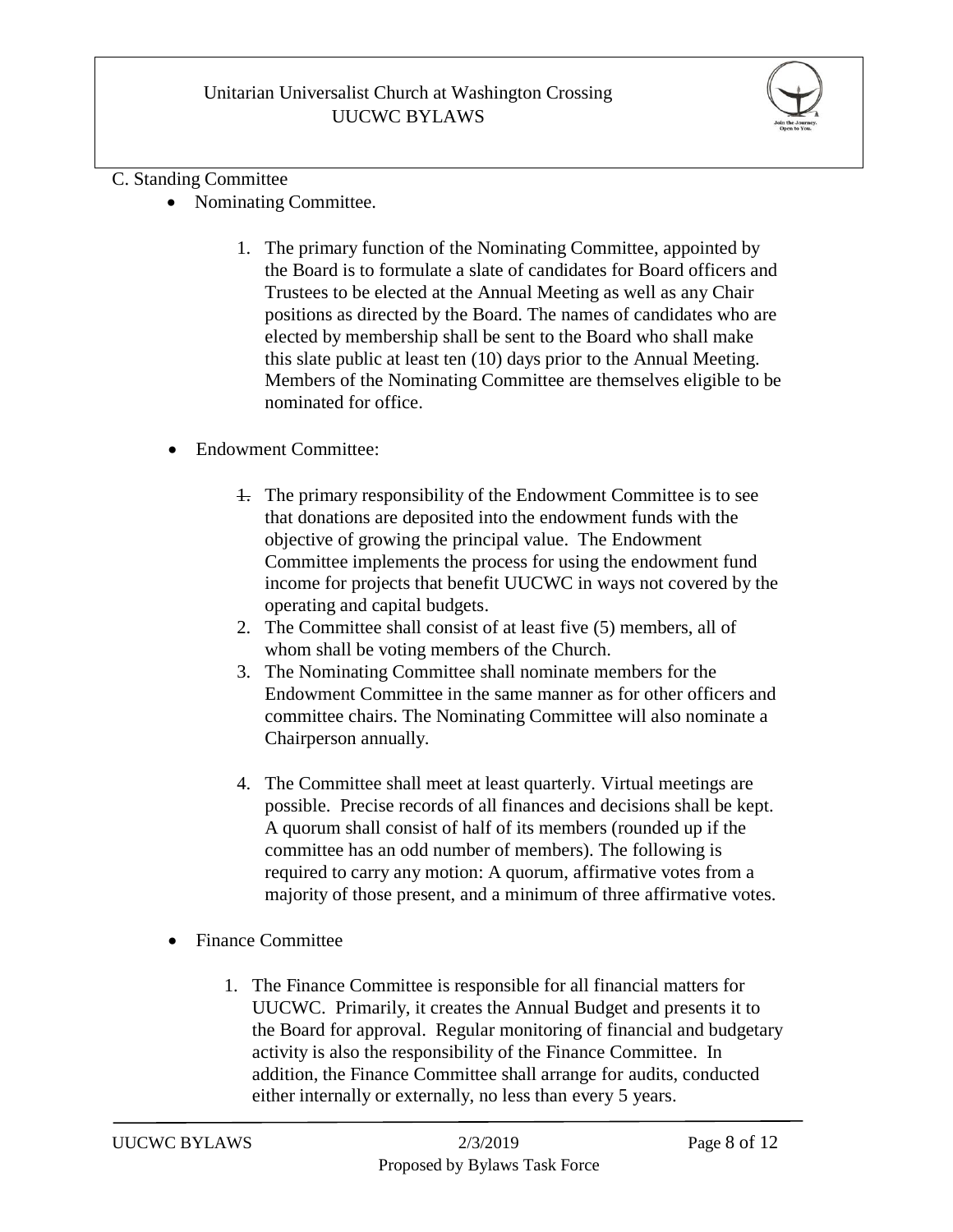

- 2. The Finance Committee is composed of representatives of Stewardship, Fundraising, and the Treasurer.
- Personnel Committee
	- 1. The Personnel Committee ensures that sufficient staff systems and processes exist to meet the Church's legal and ethical responsibility for the treatment of staff. It also develops and monitors the Personnel Manual to codify those legal and ethical responsibilities. Finally, it works with the Minister and Finance Committee to identify the optimal staffing arrangement within the available resources.

#### Section 3. Committee, Task Forces & Other Governance Structures

The Board can appoint other committees (non-Standing), task forces, or ad hoc groups to assist with the work of governance and these groups report to the Board. These groups will be tasked to accomplish a specific goal for a finite time or for which temporary responsibilities are anticipated. Chairs of these groups will be appointed by the Board.

### Section 4. Ministries

Ministries are groups of volunteers from the congregation doing the work of the Church and they report to the minister such as Membership, and Worship Associates. A.

### ARTICLE VI CHURCH COUNCIL

#### Section 1. Purpose and limitations

The Council shall assist in coordinating and implementing general programs of the Church. It shall have no decision-making authority but shall be advisory to the Board.

### Section 2. Membership of Council

The Council shall consist of the members of the Board, the Minister, chairpersons or representatives of standing and ad hoc committees, ministries, representatives of affiliated Church organizations, and any others designated by the Board.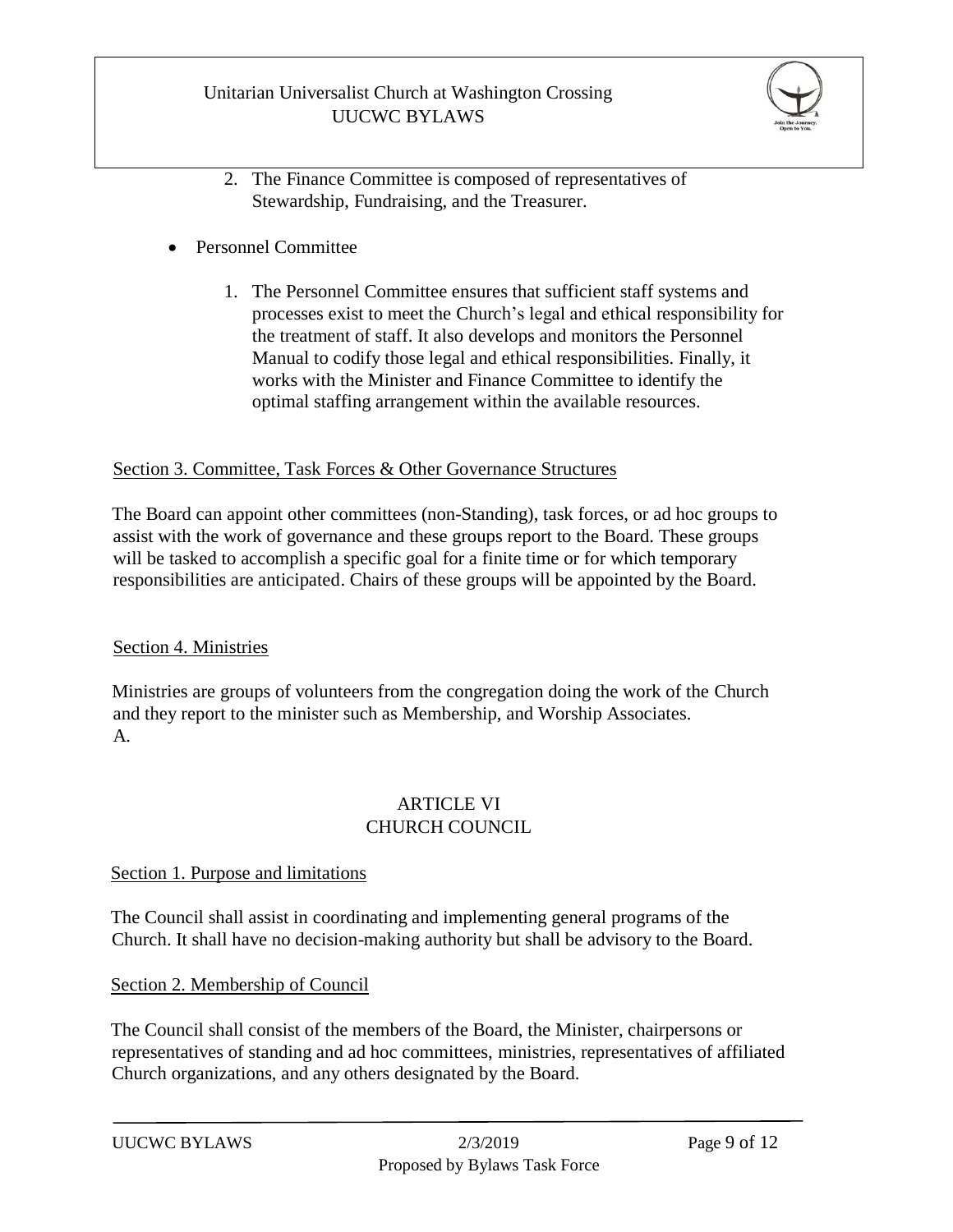

Section 3. Meetings The Council shall meet at least twice a year. Meetings shall be convened by the Vice President. Meetings are open to all members of the Church.

# ARTICLE VII THE MINISTRY

### Section 1. Duties

The Minister, as well as any Associate Minister, or Minister of Lifespan Religious Education, shall be responsible for furthering the religious and spiritual life of the Church and Unitarian Universalist purposes and principles. They shall have freedom of expression and freedom of the pulpit. They shall be non-voting members of the Board and shall bring to the attention of the Board such matters as seem pertinent to the welfare of the Church.

The Minister shall be responsible for hiring and supervising Church staff consistent with the approved operating budget

### Section 2. Employment

Ministers named above shall be elected by at least 90% of the members present at a Congregational meeting. The vote shall be by secret ballot. Ministers can be dismissed by a two-thirds (2/3) vote of members by secret ballot at a Congregational meeting called specifically for that purpose.

Prior to employment, and annually thereafter, a mutually agreeable contract shall be drawn up between the Board and the new Minister. The contract shall state terms of employment, duties, salary, allowances, termination procedures, and other relevant components. The Personnel Committee will draft the employment contract between the Minister and the church, to be approved by the Board.

### Section 3. Minister Vacancy

In the event of a vacancy in the position of minister, a Search Committee for a settled minister will be formed. The timing regarding its formation will be based on the current UUA Guidelines. The Search Committee will consist of seven (7) members. All applicants would appear on the slate presented for voting. The seven candidates receiving the most votes at a congregational meeting would fill the positions. The Nominating Committee will announce the process of accepting applications from any member of UUCWC. Additionally, the Nominating Committee will provide information to aspirants regarding the responsibilities of being a Search Committee member. Consequently, in applying to be a member of the Search Committee the individual agrees to accept the responsibilities of and fully participate in the Search Committee if elected.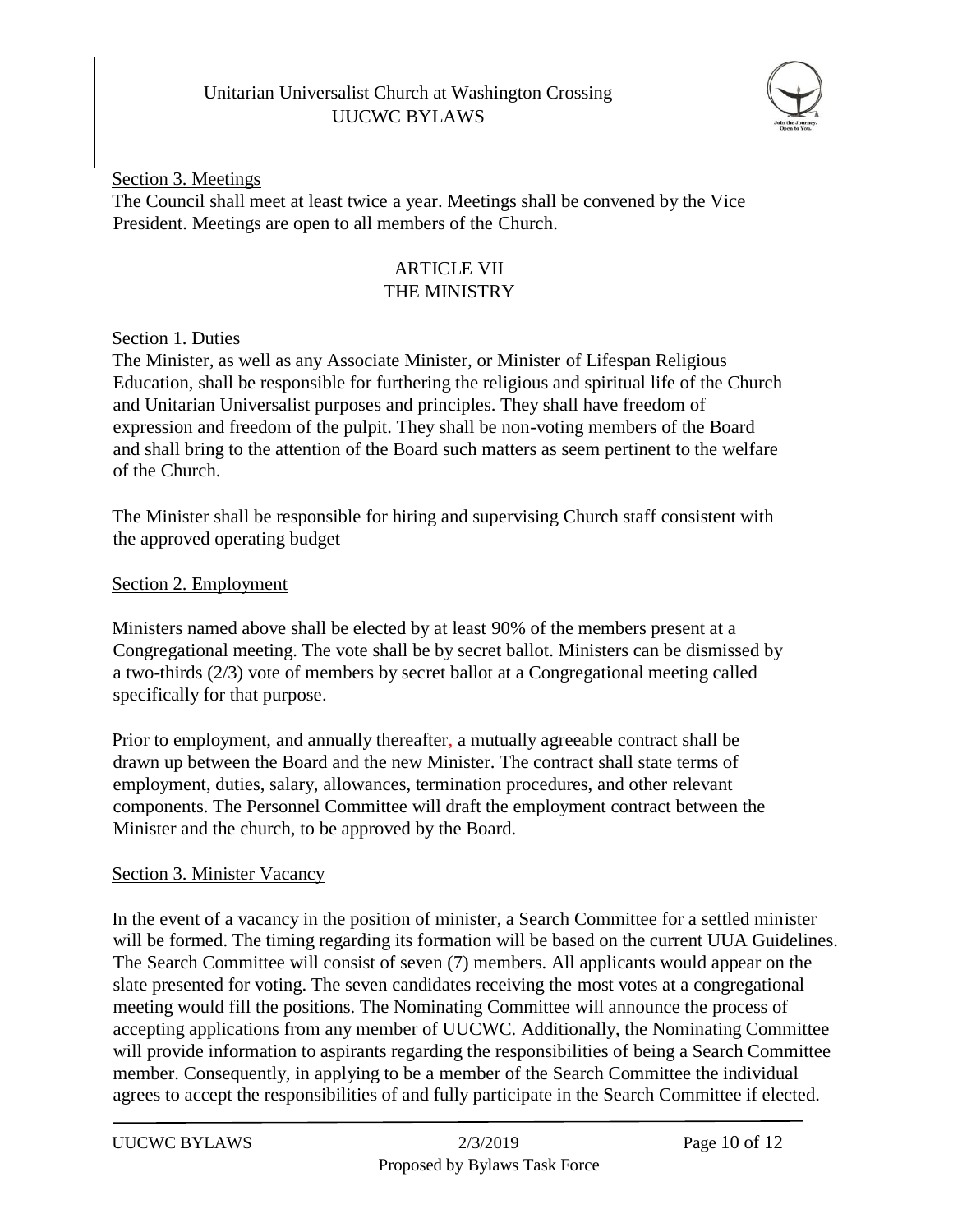

An application will be accepted from any member of UUCWC in good membership standing, by the Nominating Committee. The Nominating Committee shall submit the slate of proposed members to be voted upon at a Congregational meeting called for such purpose in accordance with these bylaws, Article III, Section 4. No nominations will be accepted from the floor.

# ARTICLE VIII FISCAL YEAR

The Church fiscal year shall be July 1 through June 30.

# ARTICLE IX PUBLIC EXPRESSION

In keeping with the mission of the church and the eight principles, UUCWC may express itself publicly. See policy and procedure handbook for details on any necessary approvals from CFA or the Board. The Congregation may wish to display on church property its views on current issues. Such expression, intended for public view, may include but not be limited to placing a sign or banner on the property. Such a display requires a majority vote during a congregational meeting.

#### **ARTICLE X** DISSOLUTION OF THE CHURCH

If at any time it may be deemed proper to dissolve the Unitarian Universalist Church at Washington Crossing, and such action is voted by not less than two thirds (2/3) of the members, all moneys and property, except such funds as are otherwise dedicated, shall be placed in the possession of the Unitarian Universalist Association.

### ARTICLE XI

# AMENDMENTS, REVISIONS, AND REPEAL OF BYLAWS

These bylaws, so far as allowed by the laws of the State of New Jersey, may be amended, revised, or repealed at any duly called Congregational meeting by two-thirds (2/3) vote of a quorum of members present. An exact copy of any proposed change shall be contained in the written notice of the meeting and sent by electronic means or by postal mail at least thirty (30) days prior to the meeting. All Members who have indicated a preference for receiving communications via postal mail shall be notified in this manner.